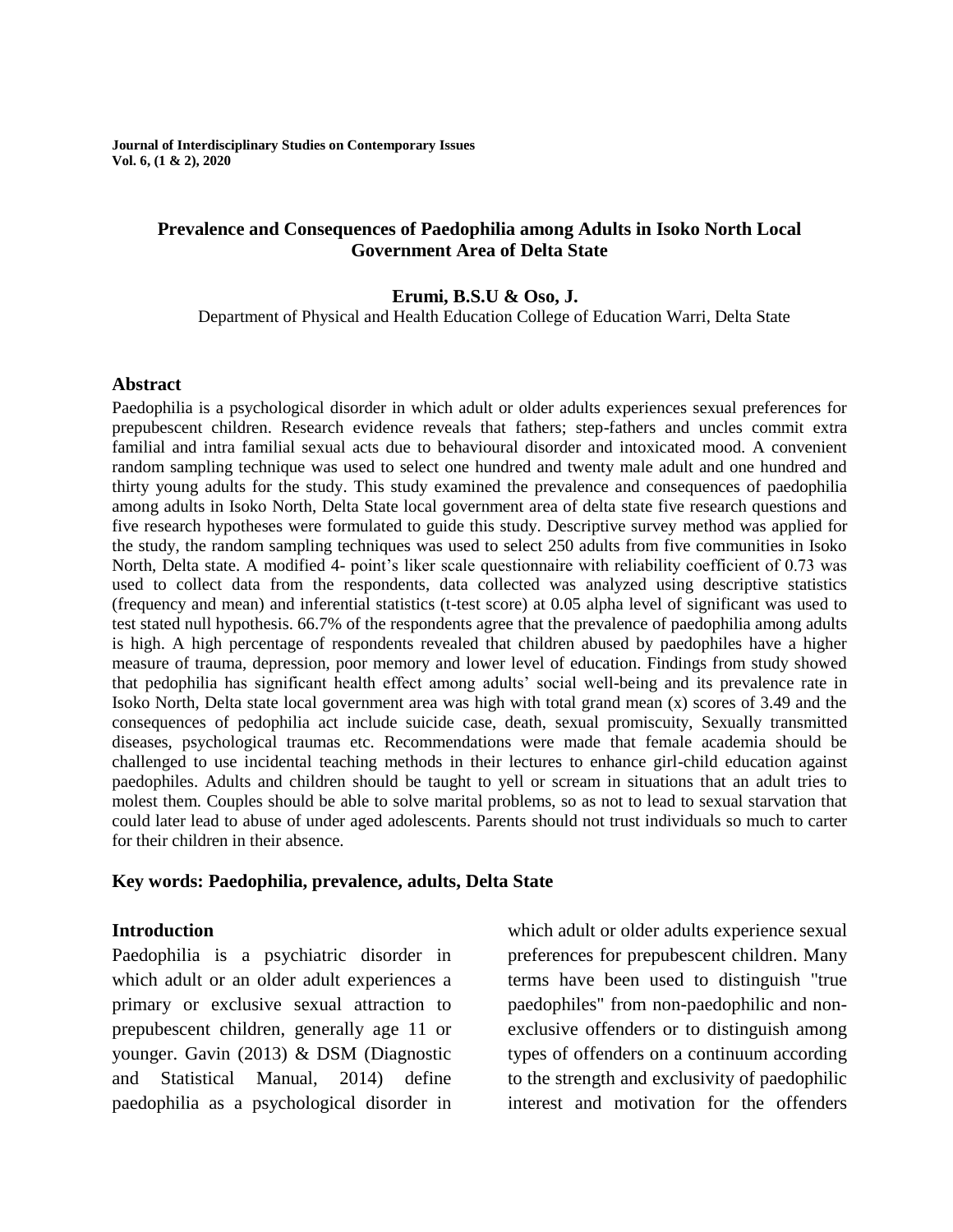(WHO, 2005, Ames & Houston, 1990). Pedophilia is used for individuals with a primary or exclusive sexual interest in prepubescent children aged 13 or younger (DSM, 2014). Infantophilia is a sub-type of pedophilia; it is used to refer to a sexual preference for children under the age of 5 especially infants and toddlers (Lanning and Marshall, 2010). This is sometimes referred to as nepiophilia (from the Greek (népios) meaning "infant" or "child," which in turn derives from "ne-" and "epos" meaning "not speaking"), though this term is rarely used in academic sources. Exclusive paedophiles are sometimes referred to as "true paedophiles" they are attracted to children and children only. They show little erotic interest in adult their own age and in some cases, can only become aroused while fantasizing or being in presence of prepubescent children. Nonexclusive paedophiles may at times be referred to as non-paedophilic offenders, but the two terms are not always synonymous. Paedophiles are attracted to both children and adult and can be sexually aroused by both though a sexual preference for one over the other in this case may also exist.

The term paedophile is commonly used to describe all child sexual abuse an offender including those who do not meet the clinical diagnosis standards, which is seen as problematic by research. The word paedophilia is often applied to any sexual interest in children or the act of child sexual abuse. This use conflates the sexual attraction to prepubescent children with the act of child sexual abuse and fails to distinguish between attractions to prepubescent and pubescent or postpubescent minors. Researchers recommend

that these imprecise uses be avoided, because although some people who commit child sexual abuse are paedophilia, child sexual abuse offenders are not paedophilia unless they have a primary or exclusive sexual interest in prepubescent children, some paedophilia do not molest children; as most distinguished child sexual abuses is paedophiles. Studies of paedophilia in child sex offenders often report that it co-occurs with other psychopathologies, such as low self-esteem, depression, anxiety, and personality problems (Lanning, 2010 &Marshall, 1997). It is not clear whether these are features of the disorder itself, artefacts of sampling bias, or consequences of being identified as a sex offender. One review of the literature concluded that research on personality correlates and psychopathology in paedophilia is rarely methodologically correct, in part owing to confusion between paedophilia and child sex offenders, as well as the difficulty of obtaining a representative, community sample of paedophilia (Okami & Goldberg, 1992).

 Seto (2004) points out that paedophilia that are available from a clinical setting are likely there because of distress over their sexual preference or pressure from others. This increases the likelihood that they will show psychological problems. Similarly, paedophilia recruited from a correctional setting has been convicted of a crime, making it more likely that they will show anti-social characteristics. A perpetrator of child sexual abuse is commonly assumed to be and referred to as a paedophile; however, there may be other motivation for the crime such as stress, marital problems or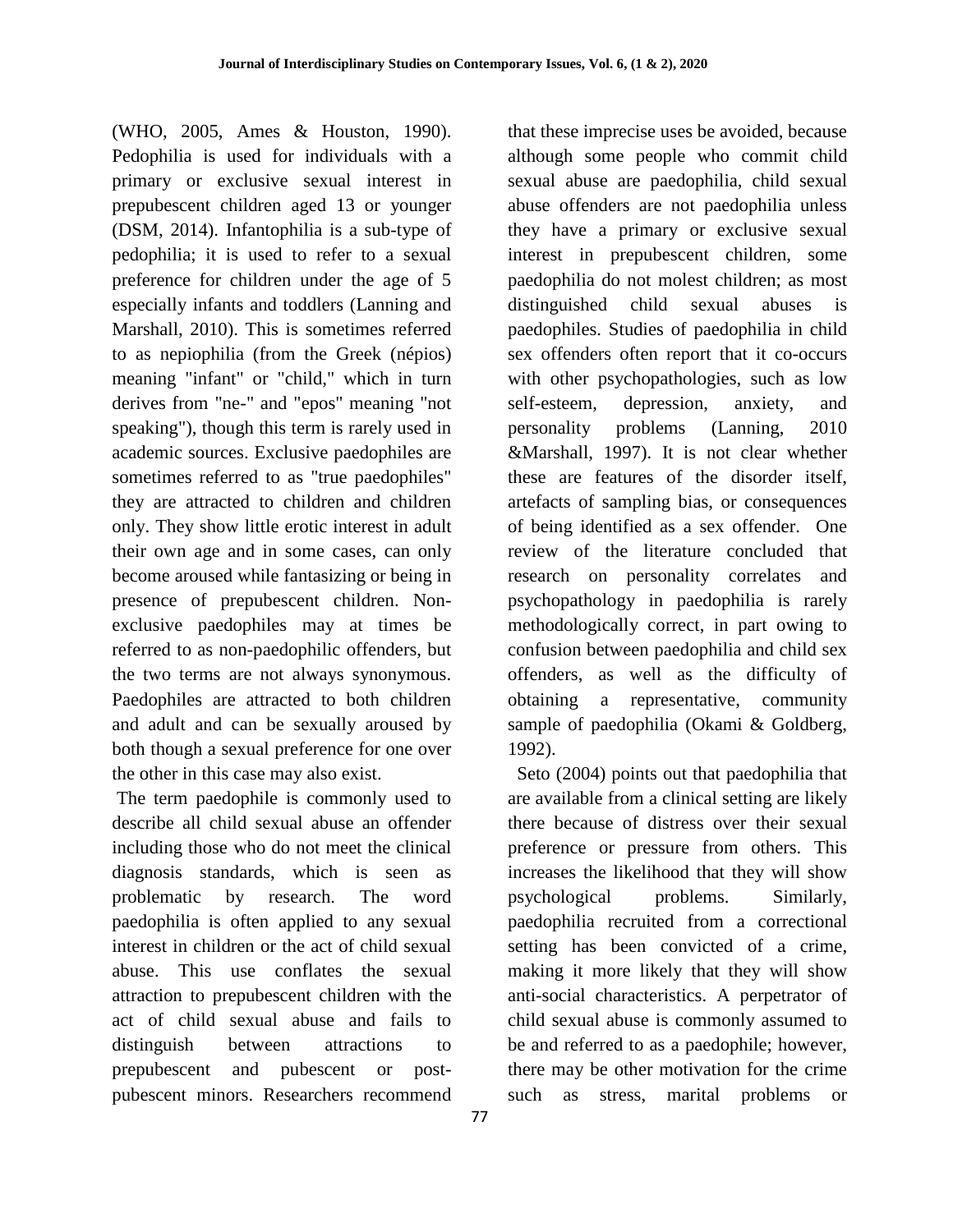unavailability of an adult partner (WHO, 2005). Paedophilia is an illness and is linked to abnormalities in the brains white matter (Cantor, 2014). Clinical psychologist Cantor James (2014) studies magnetic resonance imaging (MRI) scans to look at the brains of paedophiles and believe that there is a literal "cross-wiring" of a sexual response system and parental nurturing system in paedophiles brains, he also noticed that people who are sexually drawn to children are more likely to be left-handed, less intelligent and shorter than average men. According to Cantor (2014), when men find women sexually attractive, they unconsciously lower their stance, whereas, when they talk to children, their voice increases in volume. He further explained that instead of evoking the typical responses that men exhibit when seeing a child, it's as if (paedophiles) responses are "cross-wired" So that when they see a child, their brain triggers the sex responses system instead of the parental nurturing system. He notes further that paedophiles tend to be between 10 and 15 intelligent quotient (10) points lower than average and typically 2.5percent shorter than a typical male. Interestingly, James also discovered that while 10 to 12 percent of Canadian population is left-handed. 30 to 35% of paedophiles are left-handed; the only other groups that have similar left-handed rates are people with schizophrenic and bipolar disorder.

 A behavioural analysis report by the FBI (Federal Bureau of Investigation. 2007), states that, a "high percentage of acquaintance and child molesters are preferential sex offenders, who have a true sexual preference for prepubescent children

and adults". The prevalence of paedophilia in the general population is not known, but estimated to be lower than 5%, based on smaller studies with prevalence rate between 3% and 9% most sex offenders against children are male, although there are female offenders, male account for 0.4% to 4% of convicted sexual offenders. A review article in the British journals of psychiatry notes the overlap between extra familial and intra familial offenders. The study found that half of the fathers and stepfathers in its sample, who were referred to committing extra familial abuse also, had been abusing their own children (Encyclopaedia, 1988). Studies have found that as many as 50% to 60 % paedophiles also have substance abuse or dependence diagnosis, but what is important is that their attraction to children is present in both sober and intoxicated state (Encyclopaedia, 1988). In general, most individual who engage in paedophilia or paraphilia are male? There was a time when it was believed that, females could not be paedophiles because of their lack of longterm urges unless they had a primary psychotic disorder. When women were studied for sexual inappropriate behaviour directed towards children, those behaviour were classified as sexual abuse or molestation" but not paedophilia. Isoko is an ethnic Nationality and well populated area and Isoko North of Delta state has been selected for this study.

## **Statement of the Problem**

Paedophilia is one of the most stigmatized mental disorders and studies revealed a high level of anger, fear and social rejection towards paedophiles who have not committed a "crime". It is a becoming a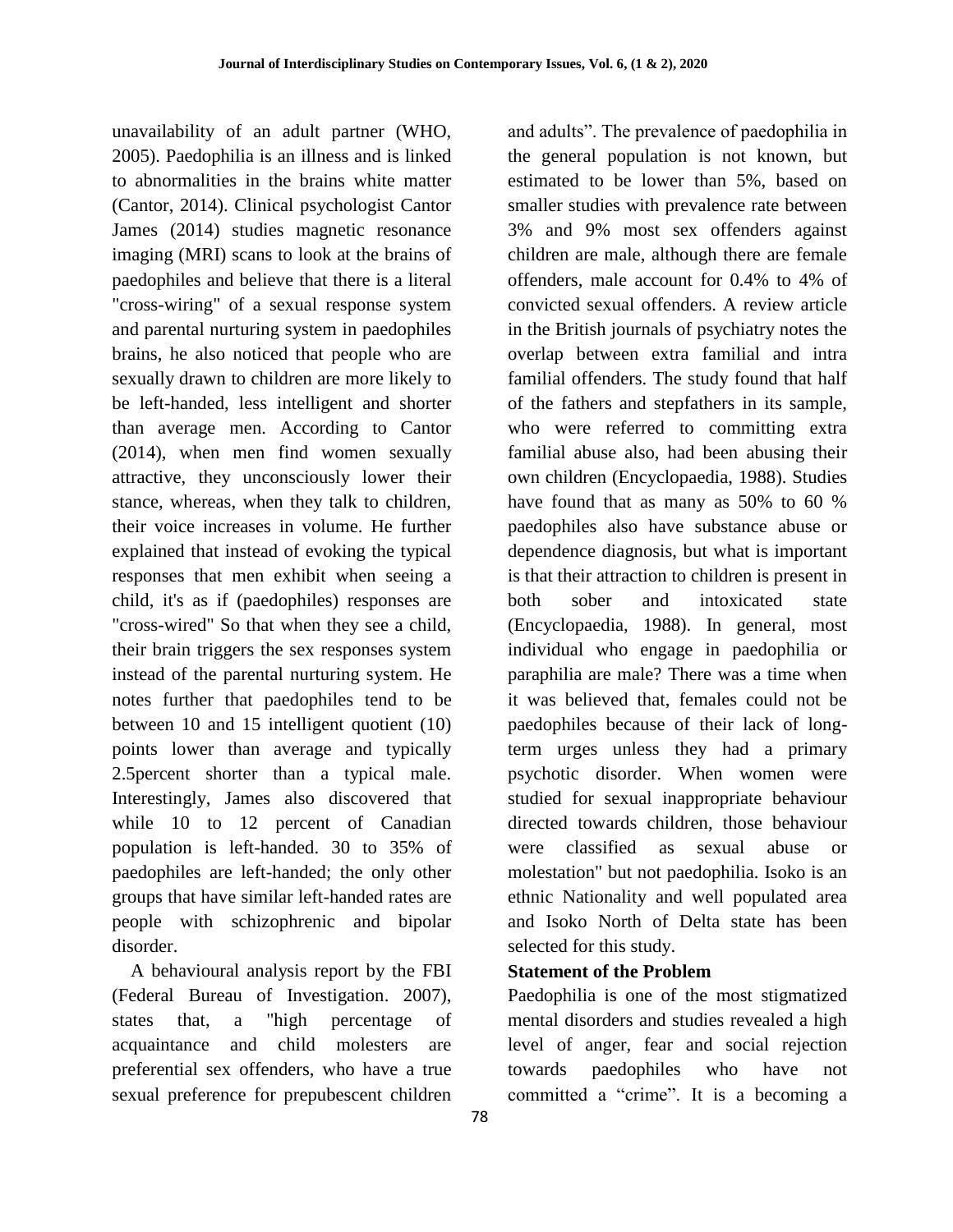common phenomenon to listen to radio, television, and read news paper headlines of how an adult had canal knowledge of a child. Therefore, what is the future of the children undergoing such trauma? What is the occurrence rate at which adults have abused or experienced a primary or exclusive sexual attraction to prepubescent children and what is the government and the public doing to proffer solutions that can ameliorate the problems of the children facing such trauma? Therefore, this study seeks to find out the prevalence and consequences of paedophilia among adults in Isoko North local government area of Delta State.

**Purpose of the Study:** The purpose of the study was to examine the prevalence, consequences and health implications of paedophilia acts among adults in Isoko North local government area of Delta State.

**Significance of the Study:** This study will help adults and Parents to be aware of the existing problems of paedophilia in Isoko North area of Delta State. It will help adults to be familiar with the predisposing factors that are springing up these actions and the preventive measures to help in reducing or eradicating it. It will also serve as areference point and guide to other researcher who might want to venture into this area of study. **Research Questions:**

- - 1. Would there be knowledge of paedophilia amongst adults in Isoko North of Delta State?
	- 2. Would there be prevalence of paedophilia amongst adults in Isoko North of Delta state?
	- 3. Would there be predisposing factors to the prevalence of paedophilia

among Adults in Isoko North Local Government Area?

- 4. Would there be consequences of paedophilia amongst victims in Isoko North of Delta State?
- 5. What are the preventive measures against paedophilia in Isoko north local government?

**Methodology:** This study focused on the "prevalence, consequences of paedophilia and its health implications among adults in Isoko North of Delta state. The method used for this study was the descriptive survey method and convenient random sampling technique was used to select a sample size of 250 Respondents from five communities in Isoko North, Delta state. The structured questionnaire was the instrument for data collection from the respondents. The questionnaire was validated by two principal lecturers with the researcher in the department for content validation of the instrument. After the validation of the instrument, the researcher subjected the instrument to a test re-test method for accuracy. This was done by distributing 20 copies of the questionnaire to respondents outside the study area. This was being repeated after two weeks interval. The two results were compared and a reliability of 0.79 was gotten. Copies of a structured questionnaire were administered directly to the respondents by the researcher. Frequency, mean and percentage were used to analyze the formulated research questions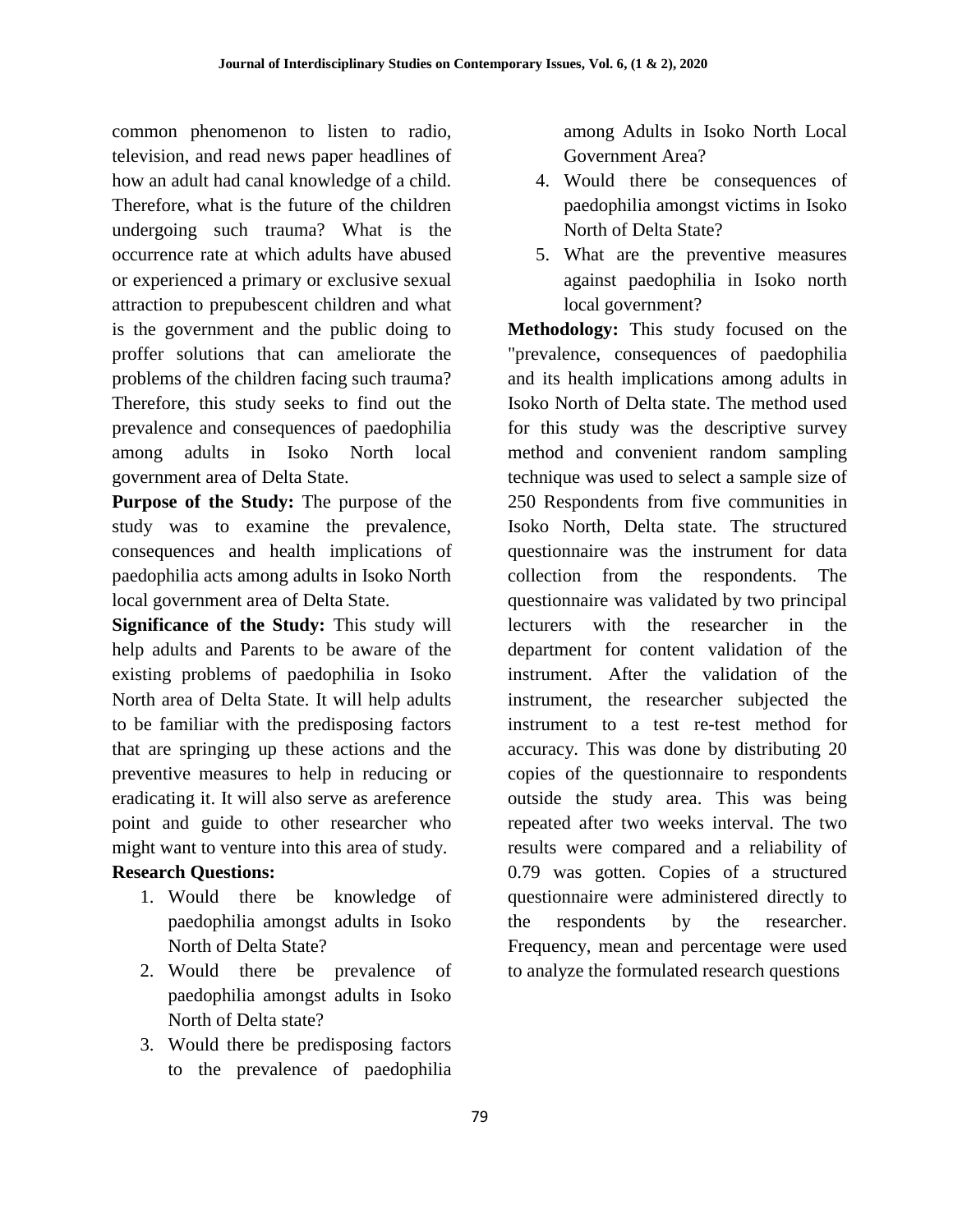# **Results and Discussion of Findings Research Question 1:** Would there be knowledge of paedophilia amongst adults in Isoko North of Delta State?

| S/N               | Questions                                | Strongly | Agreed  | Strongly  | Disagreed           | Total  | Item(x) |
|-------------------|------------------------------------------|----------|---------|-----------|---------------------|--------|---------|
|                   |                                          | Agreed   |         | Disagreed |                     | weight |         |
| 1.                | Paedophilia<br>as<br>a                   | 140(560) | 53(15)  | 38(76)    | $\overline{19(19)}$ | 814    | 3.25    |
|                   | psychological                            | 56%      | 21%     | 15.4%     | 7.6%                |        |         |
|                   | disorder in<br>which                     |          |         |           |                     |        |         |
|                   | adult or older adults                    |          |         |           |                     |        |         |
|                   | experiences<br>sexual                    |          |         |           |                     |        |         |
|                   | preferences<br>for                       |          |         |           |                     |        |         |
|                   | prepubescent                             |          |         |           |                     |        |         |
|                   | children                                 |          |         |           |                     |        |         |
| 2.                | <b>Adults</b><br>who<br>are              | 184(736) | 15(45)  | 26(52)    | 25(25)              | 858    | 3.43    |
|                   | sexually attracted to                    | 73.6%    | 6%      | 10.4%     | 10%                 |        |         |
|                   | children and<br>enjoy                    |          |         |           |                     |        |         |
|                   | watching<br>their                        |          |         |           |                     |        |         |
|                   | nakedness<br>are                         |          |         |           |                     |        |         |
|                   | paedophiles.                             |          |         |           |                     |        |         |
| 3.                | Paedophilia<br>is an                     | 134(536) | 68(204) | 18(36)    | 30(30)              | 806    | 3.22    |
|                   | illness and is linked                    | 53.6%    | 27.2%   | 7.2%      | 12)                 |        |         |
|                   | abnormalities in<br>to.                  |          |         |           |                     |        |         |
|                   | the brains                               |          |         |           |                     |        |         |
| $\overline{4}$ .  | Paedophiles<br>like                      | 108(432) | 93(27)  | 38(76)    | 11(11)              | 798    | 3.19    |
|                   | rubbing their private                    | 43.2%    | 37.2%   | 15.2%     | 4.4%                |        |         |
|                   | part against children                    |          |         |           |                     |        |         |
|                   | or Adults body                           |          |         |           |                     |        |         |
| 5.                | Most<br>paedophiles                      | 203(812) | 18(54)  | 17(34)    | 12(12)              | 912    | 3.64    |
|                   | usually have abused                      | 81.2%    | 7.2%    | 6.8%      | 4.8%                |        |         |
|                   | their own family or<br>relative sexually |          |         |           |                     |        |         |
|                   |                                          | 16.99    |         |           |                     |        |         |
| $\Sigma(\bar{x})$ |                                          |          |         |           |                     |        |         |
|                   | Grand mean $(\bar{x})$                   |          |         |           |                     |        | 3.49    |
|                   | Criterion mean $(\bar{x})$               |          |         |           |                     |        | 2.5     |
|                   |                                          |          |         |           |                     |        |         |

**Table 1: Knowledge of paedophilia among adults in Warri**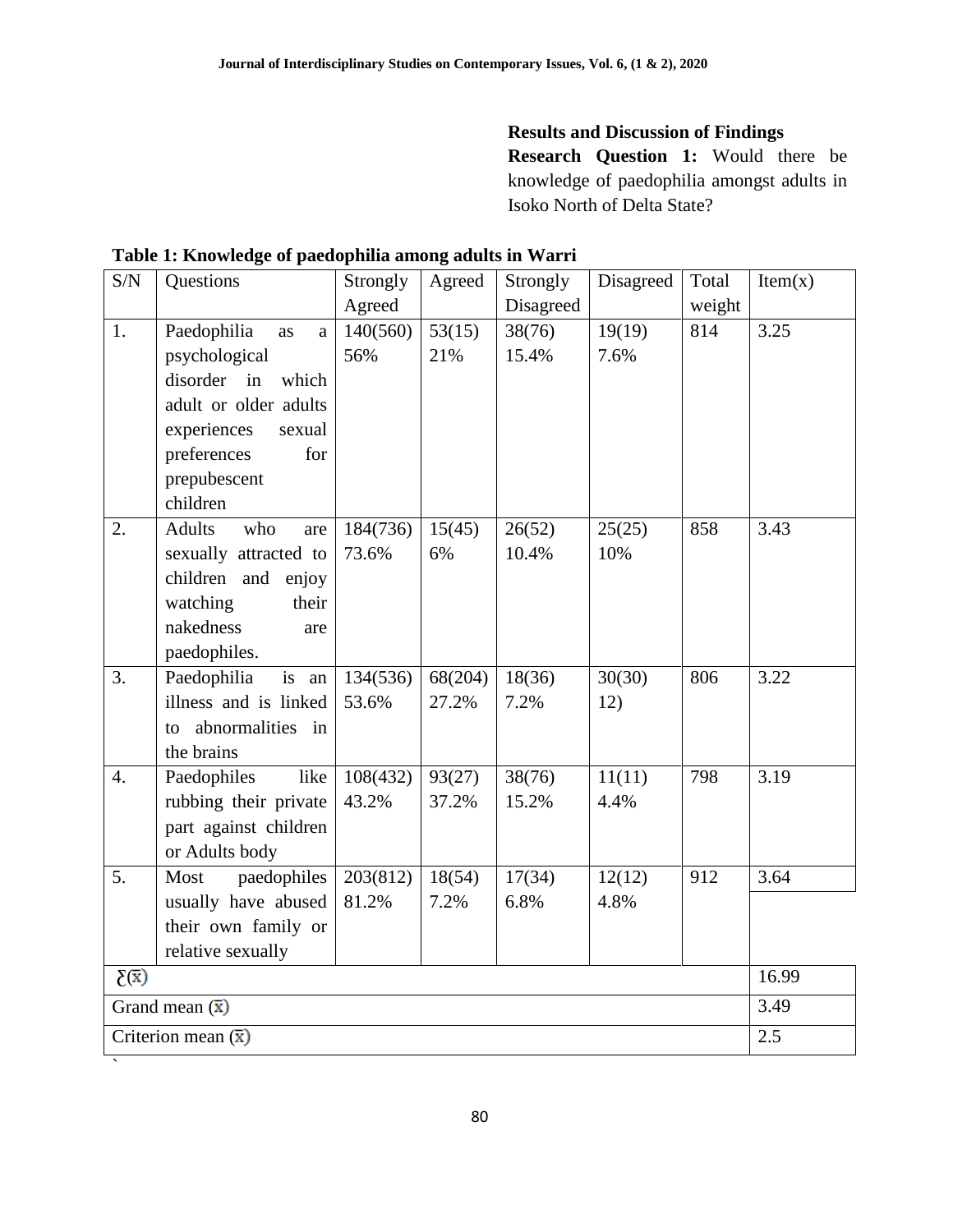Table one above shows the extent to which adults are aware of paedophilia in Isoko North, local government area of Delta state, from the table, item 1 shows that 56% (560) 140 strongly agree that Paedophilia is a psychological disorder in which adult or older adults experiences sexual preferences for prepubescent children, 21% (15) 53 agreed, 15.2% (76) 38 strongly disagreed and 7.6% (19) 19 disagreed to the view. The second item showed that 73.6% (736) 184 strongly agreed that adult who are sexually attracted to children and enjoy watching children's nakedness. 6% (45) 15 agreed that adult who are sexually attracted to children enjoy watching children nakedness are paedophilia, while 10.4% (52) 26 strongly disagreed that adult who are sexually attracted to children enjoy watching children nakedness and 10% (25) 25 disagreed to that adult who are sexually attracted to children enjoy watching children nakedness are not paedophilia. The third item showed that 53.6% (536) 134 strongly agreed that paedophiles usually masturbate and is linked to abnormalities in the brain, while 27.2% 68(204) agreed, 7.2% (36) 18 strongly disagreed that paedophiles usually masturbate and 12% (30) 30 disagreed to the

view. The fourth item also showed that 43.2% (423) 108 strongly agreed that paedophiles like rubbing their private part against children body, while 15.2% (76) 38 strongly disagreed that paedophiles like rubbing their private part against children's body and 4.4% (11) 11 disagreed to that view. The fifth showed that 81.2% (812) 203 strongly agreed that most paedophiles have abused their own relatives sexually and 7.2% (54) 18 agreed that most paedophiles have abused their own relatives sexually. While 6.8% (34) 17 strongly disagreed that most paedophiles have abused their own relatives sexually and 4.8% (12) 12 disagreed to the view. Therefore the mean  $(\bar{x})$  analysis above, a total grand means  $(\bar{x})$  3.49 was observed against criterion mean( $\bar{x}$ ) of 2.5 which show that the knowledge level of adults about paedophilia is high, since the grand mean( $\overline{x}$ ) is greater than the criterion mean. The table shows the knowledge level of paedophiles among adults in Isoko North of Delta State. **Research Question 2:** Would there be prevalence of paedophilia among adults in Isoko North of Delta state?

|    | $\sim$ 02 = $\sim$ 000 $\sim$ parameter versioning vectors. |         |         |          |          |       |      |  |  |  |
|----|-------------------------------------------------------------|---------|---------|----------|----------|-------|------|--|--|--|
| S/ | Statement:                                                  | Strongl | Agree   | Strongly | Disagree | Total | Item |  |  |  |
| N  | How often are cases of Adults or                            |         | d       | Disagree | d        | weigh | (x)  |  |  |  |
|    | children being sexually abused by                           | Agreed  |         | d        |          |       |      |  |  |  |
|    | older persons in your area:                                 |         |         |          |          |       |      |  |  |  |
| 1. | Daily                                                       | 42(168) | 64(192) |          | 44(44)   | 604   | 2.42 |  |  |  |
|    |                                                             | 16.8%   |         | 100(200  | 17.6%    |       |      |  |  |  |
|    |                                                             |         | 25.6%   |          |          |       |      |  |  |  |
|    |                                                             |         |         | 40%      |          |       |      |  |  |  |
| 2. | Weekly                                                      | 82(328) | 44(132) | 98(196)  | 26(26)   | 608   | 2.72 |  |  |  |

**Table 2: Prevalence of Paedophilia among adults**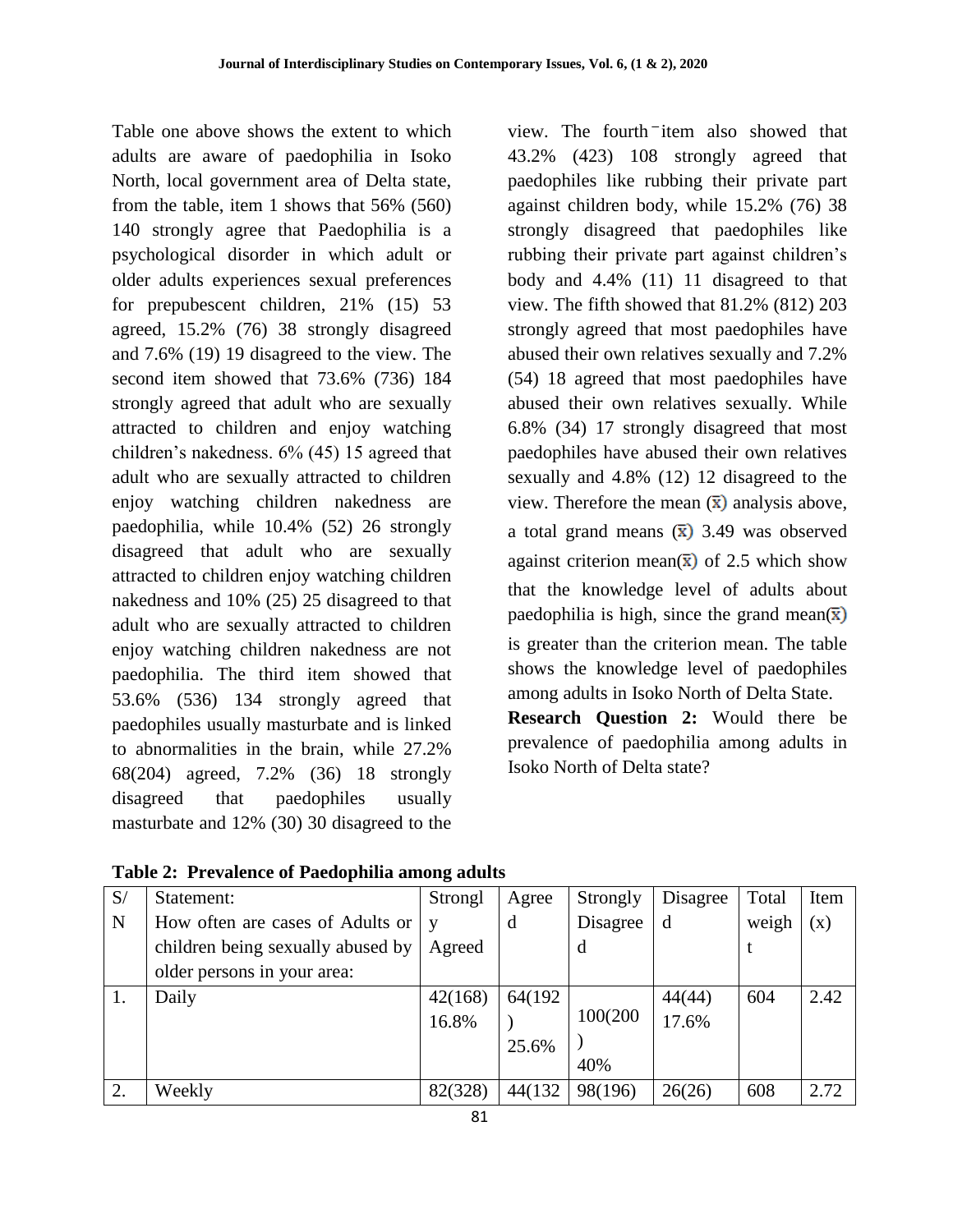|                  |                                             | 32.8%   | $\lambda$ | 39.2%     | 10.4%    |     |                |
|------------------|---------------------------------------------|---------|-----------|-----------|----------|-----|----------------|
|                  |                                             |         | 17.6%     |           |          |     |                |
| 3.               | Monthly                                     | 108(13) |           | 38(76)    | 11(11)   | 798 | 3.19           |
|                  |                                             | 2)      | 93(279)   | 15.2%     | 4.4%     |     |                |
|                  |                                             | 43.2%   |           |           |          |     |                |
|                  |                                             |         | 37.2%     |           |          |     |                |
| $\overline{4}$ . | Quarterly                                   | 100(40) | 38(114    | 79(158)   | 33(33)   | 705 | 2.82           |
|                  |                                             | (0)     |           | 31.6%     | 13.2%    |     |                |
|                  |                                             | 40%     | 15.2%     |           |          |     |                |
| 5.               | Yearly                                      | 94(376) | 28(84)    | 68(136)   | 60(60)   | 656 | 2.62           |
|                  |                                             | 37.6%   | 11.2%     | 27.2%     | 24%      |     |                |
| 6.               | Paedophilia cases has occurred in           | 24(96)  | 45(135)   | 19(38)    | 162(162) | 431 | 1.72           |
|                  | my family                                   | 9.6%    |           | 7.6%      |          |     |                |
|                  |                                             |         | 18%       |           | 64.8%    |     |                |
| 7.               | community always<br>judge<br>My             | 57(228) | 44(132)   | 88(176)   | 61(61)   | 597 | 2.38           |
|                  | cases of paedophilia                        | 22.8%   |           | 35.2%     | 24.4%    |     |                |
|                  |                                             |         | 17.6%     |           |          |     |                |
| 8.               | There is hardly a family without a          | 68(272) | 74(222)   | 103(206)  | 05(05)   | 705 | 2.82           |
|                  | of<br>paedophilia<br>in<br>case<br>my       | 27.2%   |           | $\lambda$ | 2%       |     |                |
|                  | community                                   |         | 29.6%     | 41.2%     |          |     |                |
| Þ.               | Most adults in my community have $144(576)$ |         | 34(102)   | 27(54)    | 45(45)   | 777 | 3.10           |
|                  | been victim of paedophilia                  | 57.6%   | 13.6%     | 10.8%     | 18%      |     |                |
|                  | $\sum$ (x)                                  |         |           |           |          |     | 22.8           |
|                  |                                             |         |           |           |          |     | $\overline{7}$ |
|                  | Grand mean $(\bar{x})$                      |         |           |           |          |     | 2.5            |
|                  | Criterion mean( $\bar{x}$ )                 |         |           |           |          |     | 2.5            |

The table two above shows the prevalence of paedophilia among adults in Isoko North. From mean X) analysis above, a total means (X) of 2.5 was observed against criterion mean (X) of 2.5 therefore the prevalence rates of paedophilia among adults Isoko North is termed high since the grand means is greater than the criterion mean. From the table, the first item shows that 16.8% (168) 42 strongly agreed that they often heard of cases of Adults being sexually abused by older person in their area daily and 25.6%

82

(192) 64 agreed that they often heard of cases being sexually abused by older person in their area daily, while, 40% (200) 100 strongly disagreed that they often heard of cases of Adults being sexually abused by older person in their life daily and 17.6% (132) 44 agreed that they often heard of cases of Adults being sexually abused by older person in their area weekly, while 39.2% (196) 98 strongly agreed that they often heard of cases of Adults being sexually abused by older person in their area weekly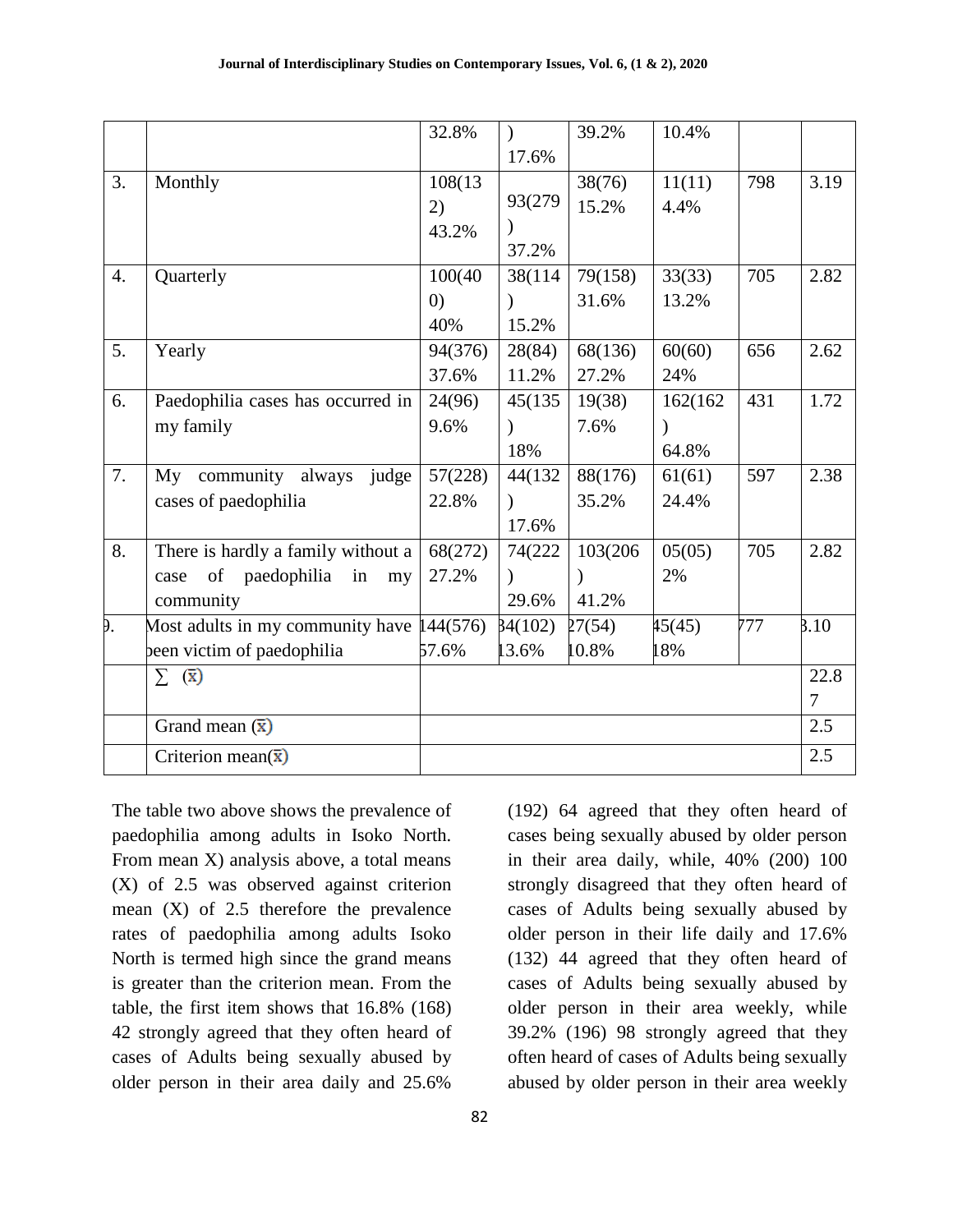and 10.4% (26) 26 disagreed to the view, the third of the sixth item showed that 43.2% (132) 108 strongly agreed that they often heard of cases of Adults being sexually abused by older person in their area monthly and 37.2% (279) 93 agreed that they often heard of cases of Adults being sexually abused by older person in their area monthly while, 15.2% (76) 36 strongly disagreed that they often heard of cases of Adults sexually abused by older person in their area monthly and 4.4% (11) 11 disagreed to the view, the fourth of sixth item showed that 40% (400) 100 strongly agreed that they often heard of cases of Adults sexually abused by older person in their area quarterly and 15.2% (114) 38 agreed that they often heard of cases of Adults sexually abused by older person in their area quarterly , while 31.6% (158) 79 strongly disagreed that they often heard of cases of Adults sexually abused by older person in their area quarterly and 13.2% (33) 33 disagreed to the view, the fifth of sixth item showed that 37.6% (376) 94 strongly agreed that they often heard of cases of Adults being sexually abused by older person in their area yearly and 11.2% (84) 28 agreed that they often heard of cases of Adults being sexually abused by older person in their area yearly, while 27.2% (136) 68 strongly agreed that they often heard of cases of Adults being sexually abused by older person in their area yearly and 24% (60) 60 disagreed to the view. The seventh item showed that 9.6% (96) 24 strongly agreed that paedophilia cases has occurred in my family and 18% (135) 45 agreed that paedophilia cases has occurred in my family, while 7.6% (38) 19 strongly

83

disagreed that paedophilia cases has occurred in my family and 64.8% (162) 162 disagreed to the view. Item eight showed that 22.8% (228) 57 strongly agreed that their community always judge cases of paedophilia and 17.6% (132) 44 agreed that their community always judge cases of paedophilia, while 35.2% (176) 88 strongly disagreed that their community always judge cases of paedophilia and 24.4% (61) 61 disagreed to the view. The ninth item showed that 27.2% (272) 68 strongly agreed that there is hardly a family without a case of paedophilia in their community, while 41.2% (206) 103 strongly disagreed that there is hardly a family without a cause of paedophilia in their community and 2% (05) 05 disagreed to the view. The tenth item showed that 57.6% (576) 144 strongly agreed that most Adults in their community have been victims of paedophilia and 13.6% (102) 34 agreed that most Adults in their community have been victims of paedophilia, while 10.8% (54) 27 strongly disagreed that most Adults in their community have been victims of paedophilia and 18% (45) 45 disagreed to the view. From the above mean  $(\bar{x})$  analysis, a total grand mean  $(\bar{x})$  of 2.5 was observed against the criterion mean  $(\bar{x})$  of 2.5, therefore the prevalence rate of paedophilia among Adults in Isoko North Local Government Area is termed low, since the grand mean $(\overline{x})$  is equal to the criterion mean  $(\overline{\mathbf{x}})$ .

**Research Question 3:** Would there be predisposing factors to the prevalence of paedophilia among Adults in Isoko North Local Government Area?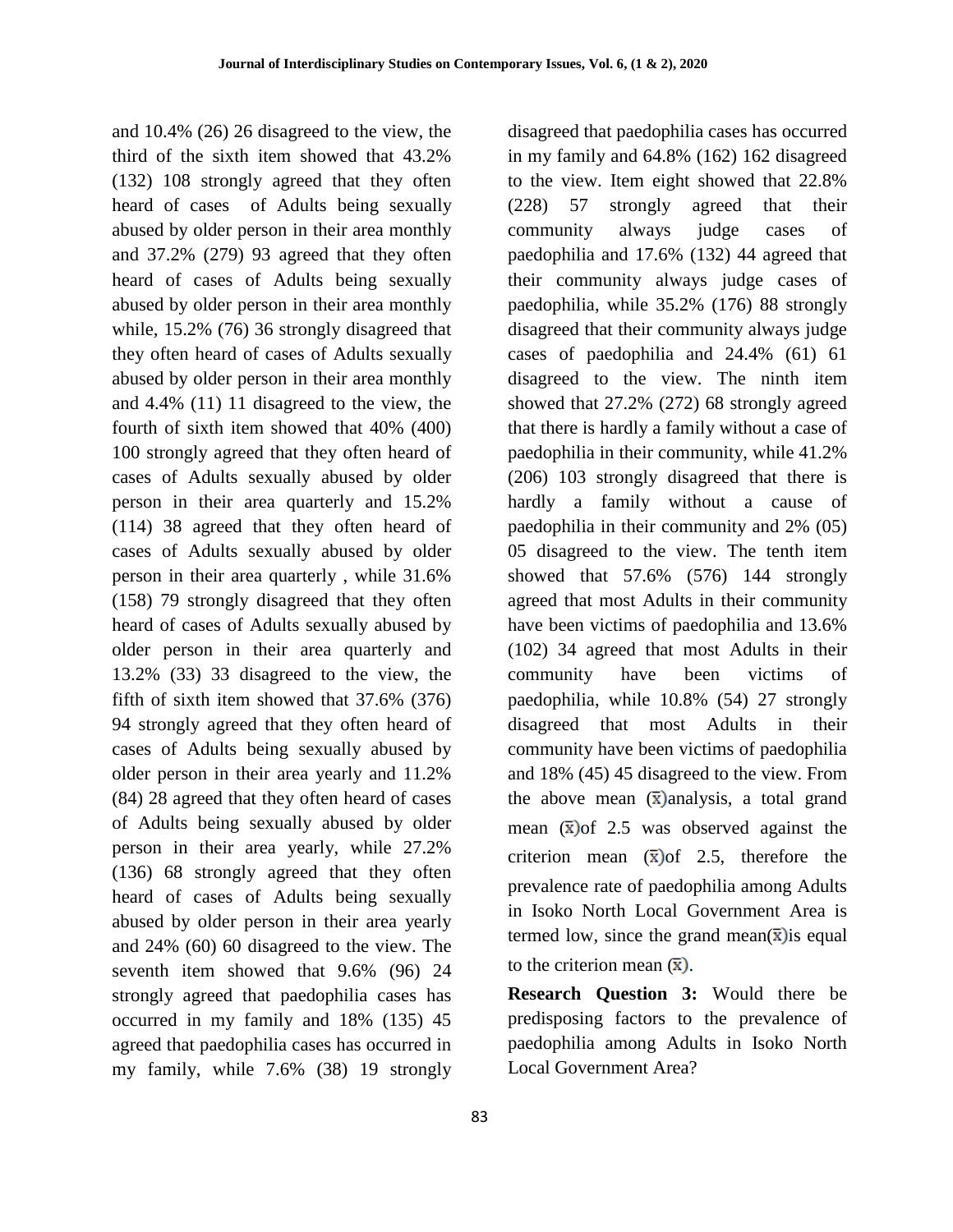| S/N                       | These could be causes       | Strongly | Agreed  | Strongly  | Disagreed | Total  | Items |  |
|---------------------------|-----------------------------|----------|---------|-----------|-----------|--------|-------|--|
|                           | of paedophilia among        | Agreed   |         | disagreed |           | weight | (x)   |  |
|                           | adolescents:<br>Constant    |          |         |           |           |        |       |  |
|                           | watching<br>of              |          |         |           |           |        |       |  |
|                           | pornographic                |          |         |           |           |        |       |  |
|                           | films/materials             |          |         |           |           |        |       |  |
| $\mathbf{I}$              | Constant watching of        | 152(608) | 43(129) | 45(90)    | 10(10)    | 837    | 3.34  |  |
|                           | pornography films and       | 60.8%    | 17.2%   | 18%       | 4%        |        |       |  |
|                           | material                    |          |         |           |           |        |       |  |
| $\overline{ii}$ .         | Alcoholism                  | 92(368)  | 84(252) | 42(84)    | 32(32)    | 736    | 2.94  |  |
|                           |                             | 36.8%    | 33.6%   | 16.8%     | 12.2%     |        |       |  |
| $\overline{\text{iii}}$ . | Abnormalities<br>of<br>the  | 45(180)  | 63(189) | 100(200)  | 42(42)    | 611    | 2.44  |  |
|                           | brain                       | 18%      | 25.2%   | 40%       | 16.8%     |        |       |  |
| iv.                       | trusting<br>Parents         | 93(372)  | 77(231) | 30(60)    | 50(50)    | 713    | 2.85  |  |
|                           | paedophiles                 | 37.2%    | 30.8%   | 12%       | 20%       |        |       |  |
|                           | unconsciously over their    |          |         |           |           |        |       |  |
|                           | children                    |          |         |           |           |        |       |  |
| V.                        | Hereditary                  | 141(564) | 58(174) | 28(56)    | 23(23)    | 817    | 3.38  |  |
|                           |                             | 56.4%    | 23.6%   | 11.2%     | 9.2%      |        |       |  |
| vi.                       | Marital problems            | 63(252)  | 84(252) | 56(117)   | 47(47)    | 663    | 2.65  |  |
|                           |                             | 25.2%    | 33.6%   | 22.4%     | 18.8%     |        |       |  |
| $\sum$ X                  |                             |          |         |           |           |        |       |  |
| Grand means $(\bar{x})$   |                             |          |         |           |           |        | 2.9   |  |
|                           | Criterion means $(\bar{x})$ |          |         |           |           |        | 2.5   |  |

**Table 3: Predisposing factors of paedophilia among Adults**

Table 3 above, shows the predisposing factors of paedophilia among adults in Isoko North Local Government Area, The table above showed from the eleventh of one item 60.8% (608) 152 strongly agreed that constant watching of pornographic films/materials is a predisposing factor of paedophilia and 17.2% (129) 43 agreed that constant watching of pornographic films/material is a predisposing factor of paedophilia, while 18% (90) 45 strongly disagreed that constant watching of pornographic films/materials are not

predisposing factor of paedophilia and 4% (10) 10 disagreed to the view. The second of eleventh items showed that 36.8% (368) 92 strongly agreed that alcoholism is a predisposing factors of paedophilia and 33.6% (252) 84 agreed that alcoholism is a predisposing factor of paedophilia and 12.2% (32) 32 disagreed to this option. The third of eleventh item showed that 18% (180) 45 strongly agreed that abnormalities of the brain is a predisposing factor to paedophilia and 25.2% (189) 63 agreed that abnormalities of the brain is a predisposing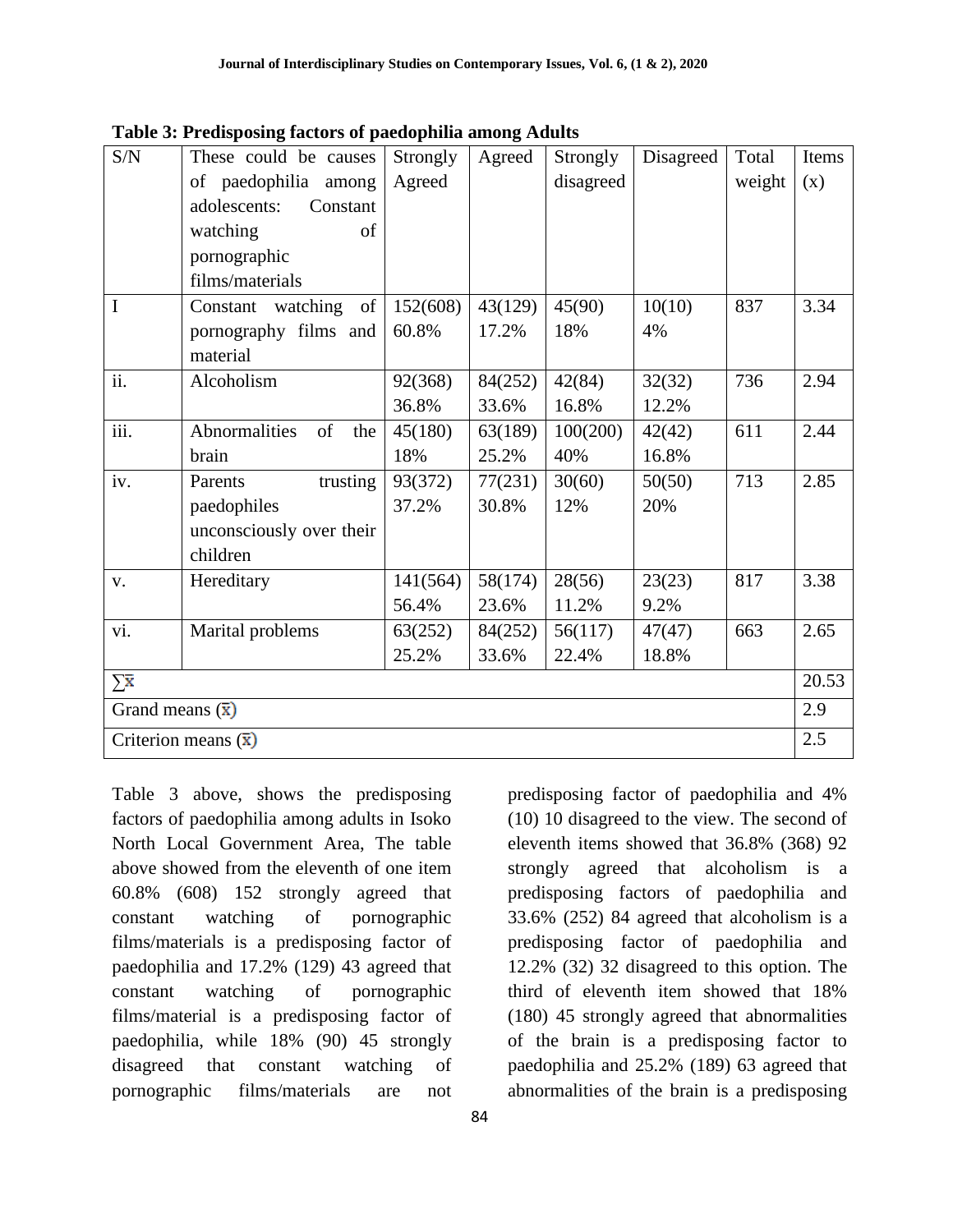factor to paedophilia, while 40% (200) 100 strongly disagreed that abnormalities of the brain is not predisposing factor to paedophilia and 16.8% (42) 42 disagreed to the option. The fourth of eleventh item showed that 37.2% (372) 93 strongly agreed parents strutting paedophilia unconsciously over the children is a predisposing factor towards paedophilia and 30.8% (231) 77 agreed that parents trusting paedophilia unconsciously over their children is not predisposing factor towards paedophilia and 23.2% (174) 58 agreed hereditary is a predisposing factor to paedophilia and 9.2% (23) 23 disagreed to the option. The sixth of eleventh item showed that 25.2% (252) 63 strongly agreed that marital problems is a predisposing factor to paedophilia and 33.6% (252) 84 agreed that marital problem is a predisposing factor to paedophilia, while

22.4 %(17) 56 strongly disagreed that marital problem is not a predisposing factor to paedophilia and the  $18.8 \quad \frac{\cancel{6}}{\cancel{47}} \quad 47$ disagreed to the review. The seventh of eleventh item showed that 44.4% (444) 111 strongly agreed that inability to get adult sexual partner is a predisposing factor to paedophilia, while 29.2% (146) 73 strongly disagreed that inability paedophilia and 10.8% (27) 27 disagreed to the view. From the mean  $(\bar{x})$  analysis above, the total grand mean  $(\bar{x})$  of 2.9 was observed against a criterion mean  $(\bar{x})$  of 2.5, this showed that the predisposing factors towards paedophilia is termed high since the grand mean  $(\bar{x})$  2.9 is higher than the criterion mean  $(\bar{x})$  2.5.

**Research Question 4:** Would there be consequences of paedophilia amongst victims in Isoko North of Delta State?

| S/N | <b>QUESTIONS</b>                            | <b>SA</b> | A       | <b>SD</b> | D       | <b>Tws</b> | <b>Item</b> |
|-----|---------------------------------------------|-----------|---------|-----------|---------|------------|-------------|
|     |                                             |           |         |           |         |            | $\mathbf X$ |
| 1.  | Suicide case                                | 63(252)   | 89(267) | 36(72)    | 62(62)  | 653        | 2.61        |
|     |                                             | 25.2%     | 35.6%   | 14.4%     | 24.8%   |            |             |
| 2.  | <b>Contraction</b><br><b>of</b><br>sexually | 148(592)  | 54(162) | 36(72)    | 12(12)  | 838        | 3.35        |
|     | transmitted diseases                        | 59.2%     | 21.6%   | 14.4%     | $4.8\%$ |            |             |
| 3.  | Psychological trauma                        | 55(220)   | 87(261) | 49(98)    | 59(59)  | 638        | 2.55        |
|     |                                             | 22%       | 34.8%   | 19.6%     | 23.6%   |            |             |
| 4.  | Obesity                                     | 319124    | 15(45)  | 106(212)  | 44(44)  | 732        | 2.92        |
|     |                                             | 12.4%     | 6%      | 22.4%     | 17.6%   |            |             |
| 5.  | Death                                       | 126(504)  | 24(72)  | 56(112)   | 44(44)  | 732        | 2.92        |
|     |                                             | 50.4%     | 9.6%    | 22.4%     | 17.6%   |            |             |
| 6.  | Emotional disturbance throughout            | 77(308)   | 41(123) | 64(129)   | 68(68)  | 627        | 2.50        |
|     | life                                        | 30.8%     | 16.4%   | 125.6%    | 27.2%   |            |             |
| 7.  | Behavioural<br>problem<br>such<br>as        | 110(440)  | 76(228) | 36(72)    | 28(28)  | 768        | 2.70        |
|     | smoking, sexual promiscuity                 | 44%       | 30.4%   | 14.45     | 11.2%   |            |             |
| 8.  | Social stigma such as withdrawal,           | 81(324)   | 48(144) | 71(142)   | 50(50)  | 660        | 2.64        |

**Table 4: Consequences of paedophilia amongst victims**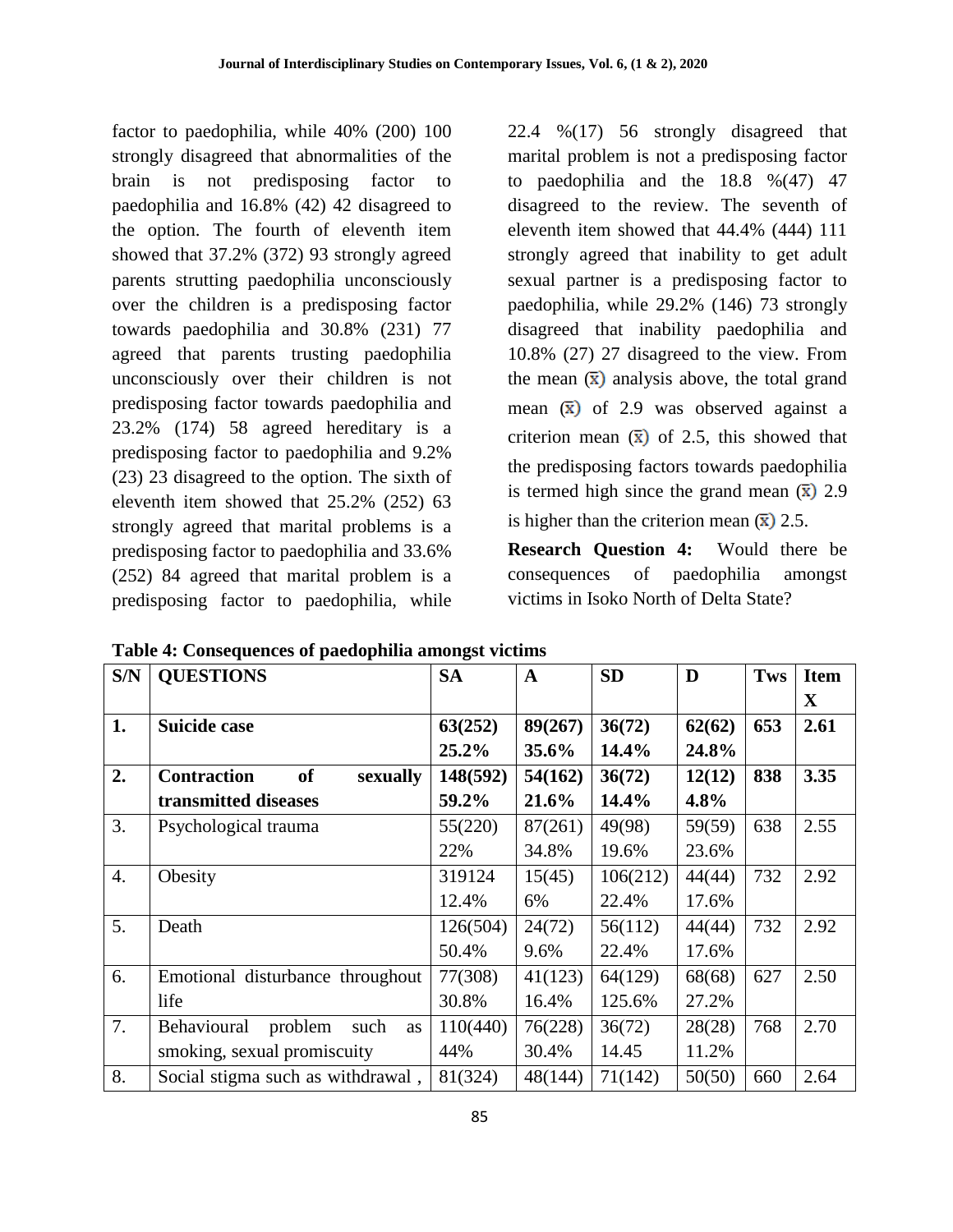|                             | hatred for opposite sex, self 32.4% |  | 19.2% | 28.4% | 20% |      |
|-----------------------------|-------------------------------------|--|-------|-------|-----|------|
| condemnation etc.           |                                     |  |       |       |     |      |
| $(\bar{x})$                 |                                     |  |       |       |     | 21.5 |
|                             |                                     |  |       |       |     |      |
| Grand mean $(\bar{x})$      |                                     |  |       |       |     | 2.6  |
| Criterion mean( $\bar{x}$ ) |                                     |  |       |       |     | 2.3  |

Table four above shows the consequences of paedophiles to health and well-being in Isoko North of Delta State. From the mean  $(X)$  analysis, total grand mean  $(X)$  2.6 was observed against a criterion mean (X) of 2.5 thus the consequences of paedophilia to adults health and well being in Isoko North, is termed height since the grand mean greater than the criterion mean  $(X)$ . There is no significant difference in the knowledge level of paedophilia between adults male and female in Isoko North of Delta state. It was revealed that from the first items, 25.2% (252) 63 strongly agreed that suicide case is a consequence, of paedophilia to Adults health and social well being and 35.6% (267) 89 agreed that suicide case is a consequence of paedophilia to Adults health and social well being and 24.8% (62) 62 disagreed to the view. The second item showed that 59.2% (592) 148 strongly agreed that contraction of sexually transmitted disease is a consequence of paedophilia to adolescent health and social well being and 21.6% (162) 54 agreed that contraction of sexually transmitted diseases is a consequence of paedophilia to adolescent health and social well being while 14.4% (72) 36 strongly disagreed that contraction of sexually transmitted disease is not a consequence of paedophilia to adolescent health and social well-being and 4.8% (12) 12 disagreed to the

view. The third item showed that 22% (220) 55 strongly agreed that psychological traumas is a consequence of paedophilia to adolescent health and social well-being and 34.8% (261) 87 agreed that psychological traumas is a consequence of paedophilia to adolescent health and 23.6% (59) 59 disagreed to the view. The fourth item showed that 12.4% (124) 31 strongly agreed that obesity is a consequence of paedophilia to adolescent health and 6% (45) 15 agreed that obesity is a consequence of paedophilia to adolescent health and social well being, while 42.4% (21) 106 strongly disagreed that obesity is not consequence of paedophilia to adolescent health and social well being and 39.2% (98) 98 disagreed to the view. The fifth item showed that 50.4% (504) 126 strongly agreed that death is a consequence of paedophilia to adolescent health and social well being and 9.6% (72) 24 agreed that death is a consequence of paedophilia to adolescent health and social well being while 22.4% (112) 56 strongly that death is not a consequence of paedophilia to adolescent health social well being and 17.6% (44) 44 disagreed to the view. The sixth item showed that 30.8% (308) 77 strongly agreed emotional disturbance throughout life is not a consequence of paedophilia to adolescent health and social well being , while 25.6% (129) 64 strongly agreed that emotional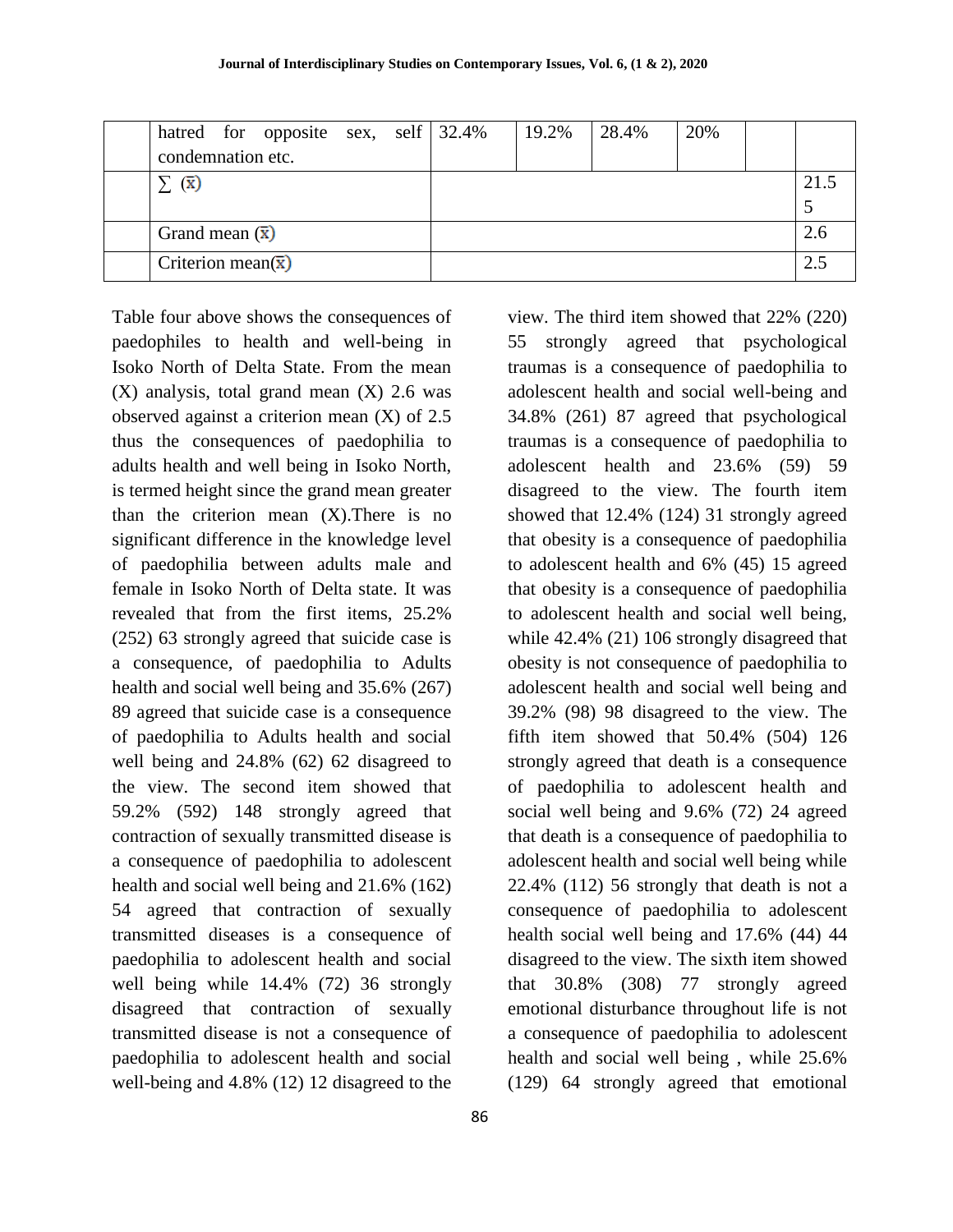disturbance throughout life is a consequence of paedophilia to adolescent well being and 27.2% (68) 68 disagreed to the view. The seventh item showed that 44% (440) 110 strongly agreed that behavioural problem such a smoking, sexual promiscuity is a consequence of paedophilia, while 14.4% (72) 36 strongly disagreed that behavioural problem such as smoking, sexual promiscuity is not a consequence of paedophilia to adolescent health social well being and 11.2% (28) 28 disagreed two the view. The eighth item showed 32.4% (324) 81 strongly agreed that social stigma such a withdrawal from opposite sex, sadness is a consequence of paedophilia to adolescent

health and social well being and 19.2% (144) 48 agreed that social stigma such as withdrawal from the opposite sex, and social well being, while 28.4% strongly disagreed and 20% disagreed to the view. The above mean analysis shows grand mean  $(\bar{x})$  of 2.6 and criterion  $(\bar{x})$  mean of 2.5. Thus the consequences of paedophilia to adolescent's health and social wellbeing in Isoko north is high since the grand mean is higher than the criterion mean.

**Research question 5:** What are the preventive measures against paedophilia in Isoko north local government?

| S/N                     | Questions                   | Strongly | Agreed  | Strongly  | Disagreed | Total  | Items |  |
|-------------------------|-----------------------------|----------|---------|-----------|-----------|--------|-------|--|
|                         |                             | Agreed   |         | disagreed |           | weight | (x)   |  |
| 13.                     | paedophiles<br>Non          | 82(328)  | 14(42)  | 100(200)  | 54(54)    | 624    | 2.49  |  |
|                         | joining true paedophiles    | 32.8%    | 5.6%    | 40%       | 21.6%     |        |       |  |
|                         | club to discourage their    |          |         |           |           |        |       |  |
|                         | actions                     |          |         |           |           |        |       |  |
| 14.                     | Parents should not allow    | 113(452) | 83(249) | 28(56)    | 26(26)    | 783    | 3.13  |  |
|                         | children's contact with     | 45.2%    | 33.2%   | 11.2%     | 10.4%     |        |       |  |
|                         | adult privately             |          |         |           |           |        |       |  |
| 15.                     | Health<br>education<br>and  | 102(408) | 48(144) | 62(124)   | 38(38)    | 714    | 2.85  |  |
|                         | cognitive<br>behavioural    | 40.8%    | 19.2%   | 24.8%     | 15.2%     |        |       |  |
|                         | therapy                     |          |         |           |           |        |       |  |
| 16.                     | Children should always      | 83(332)  | 72(216) | 62(124)   | 33(33)    | 672    | 2.82  |  |
|                         | scream in such situation    | 33.2%    | 28.8%   | 24.8%     | 13.2%     |        |       |  |
| 17.                     | Sexuality education both    | 49(196)  | 97(291) | 86(172)   | 18(18)    | 677    | 2.70  |  |
|                         | home, church and<br>at      | 19.6%    | 38.8%   | 34.4%     | 7.2%      |        |       |  |
|                         | school                      |          |         |           |           |        |       |  |
| $\Sigma$                |                             |          |         |           |           |        | 13.99 |  |
| Grand means $(\bar{x})$ |                             |          |         |           |           |        |       |  |
|                         | Criterion means $(\bar{x})$ |          |         |           |           |        | 2.5   |  |
|                         |                             |          |         |           |           |        |       |  |

**Table 5: Preventive measures against paedophilia**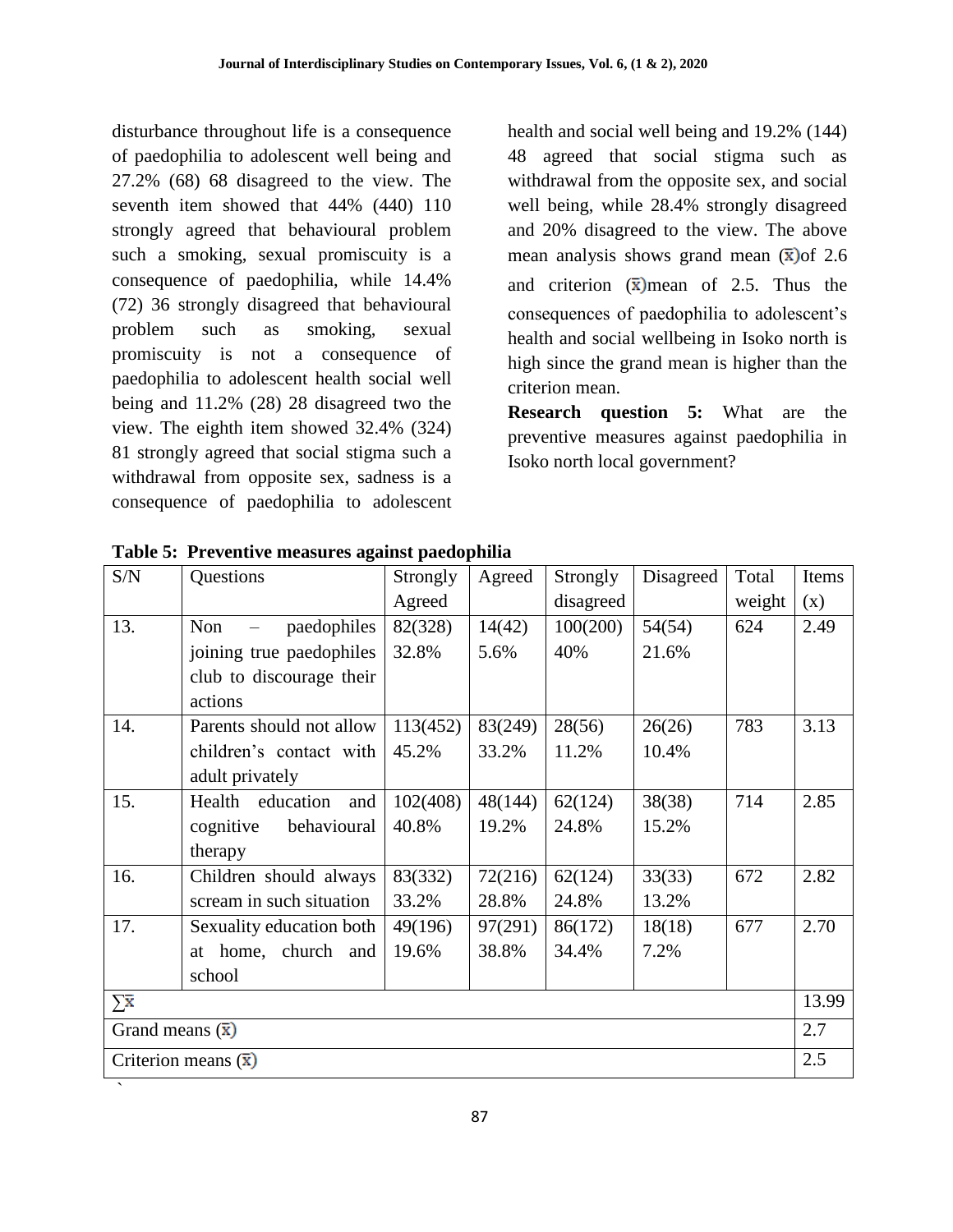Table 5 above shows the preventive measures against paedophilia among adolescent in Isoko North Local Government Area. The thirteen item from the table, showed that 32.8% (328) 82 strongly agreed that Non-paedophilia club to discourage their actions is a preventive measure to paedophilia and 5.6% (42) 14 agreed that non-paedophilia joining true paedophilia club to disagreed their actions is a preventive measure to paedophilia, while 40% (2000) 100 strongly disagreed to view that nonpaedophiles joining true paedophilia club to discourage their actions is not a preventive measure towards paedophilia and 33.2% (249) 83 agreed that parents restricting children's contact with adult privately is not a preventive measure towards paedophilia and 10.4% (26) 26 disagreed to view. The fifteenth item showed that 40.8% (408) 102 strongly agreed that health education and cognitive behavioural therapy is a preventive measure towards paedophilia acts and 19.2% (144) 48 agreed that health education and cognitive behavioural therapy is not preventive measures toward paedophilia acts while 24.8% (124) 62 strong disagreed that health education and cognitive behavioural therapy is not preventive measures toward paedophilia acts and 15.2% (38) 38 disagreed to the view. The sixteenth item showed that 33.2% (332) 83 strongly agreed that children should scream in such situation is a preventive measure towards paedophilia and 28.8% (216) 72 agreed that if children should scream in such situation is a preventive measure towards paedophilia, while 24.8% (124) 62 strongly disagreed that if children should scream in such situation is not a preventive measure to paedophilia and

13.2% (33) disagreed to the view. The seventeenth item showed that 19.6% (196) 49 strongly agreed that sexuality education both at home, church and school is a preventive measure towards paedophilia, while 34.4% (172) 86 strongly disagreed to the fact that sexuality education both at home, church and school is not a preventive measure towards paedophilia and 7.2% (18) 18 disagreed to the view. From the mean analysis shows the grand mean  $(\bar{x})$  of 2.7 and a criterion mean  $(\bar{x})$  of 2.5, thus, the preventive measure against paedophilia is high since the grand mean is higher than the criterion mean  $(\bar{x})$ .

# **Discussion of Findings**

This study examines the knowledge, prevalence and consequences of paedophilia among adults in Isoko North of Delta State. Finding from this study shows that the knowledge level of paedophilia among adults in Isoko North is high. This shows that a high percentage of the respondents have knowledge of the concept of paedophilia. It was revealed that female adults have high knowledge level with the means (x) of 3.3.4 while male adults have a lower knowledge level of 2.93 about paedophilia. It was revealed that 64.8% disagree that paedophilia cases have not occurred in their families and 37.6% agreed that it yearly children are sexually abused by adults in their communities. The prevalence of pedophilia in the general population in most community is not known, but is estimated to be lower than 5% among adult men(Seto, 2008). Less is known about the prevalence of pedophilia in women, but there are case reports of women with strong sexual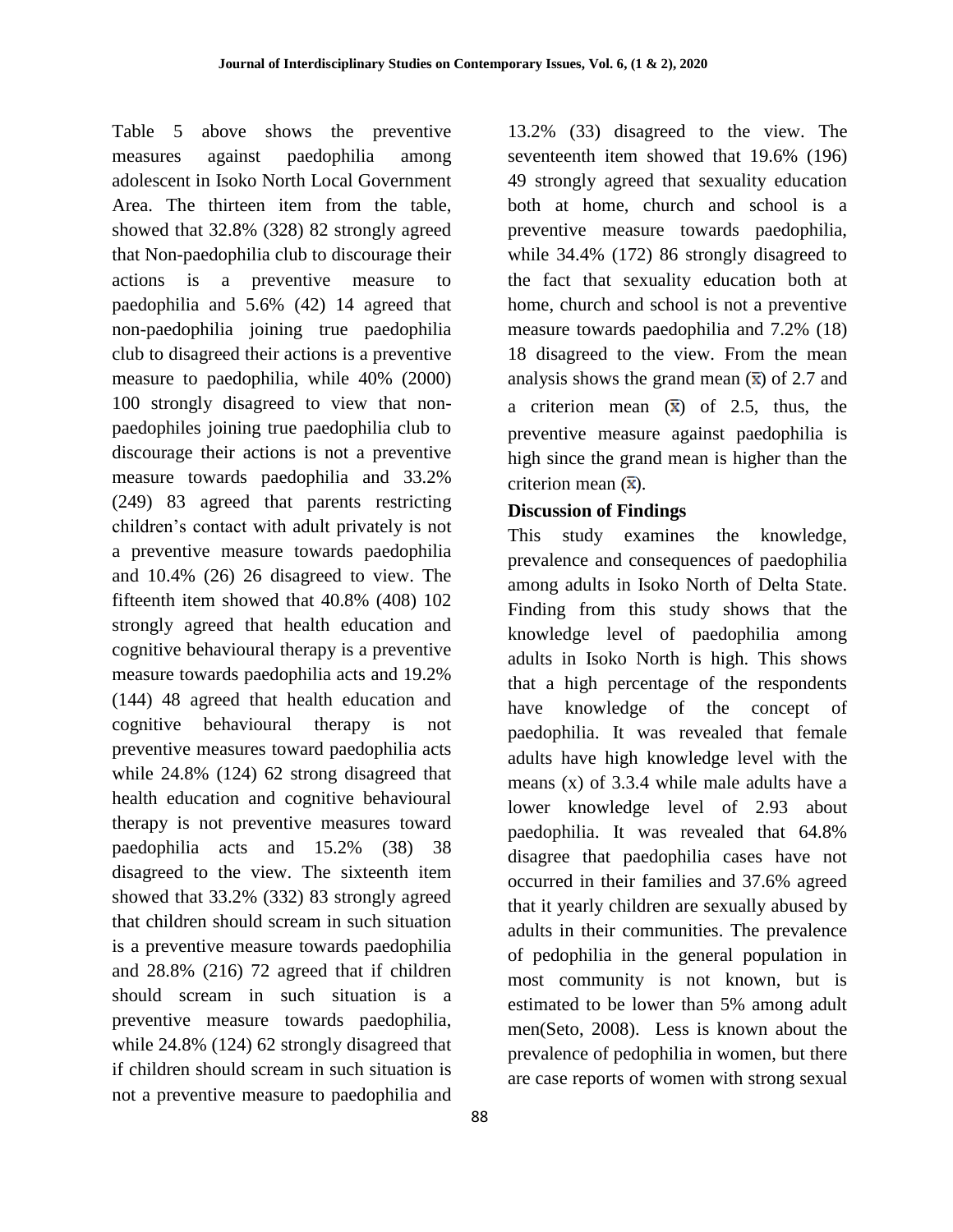fantasies and urges towards children. Most sexual offenders against children are male. Females may account for 0.4% to 4% of convicted sexual offenders, and one study estimates a 10 to 1 ratio of male-to-female child molesters (Cohen & Igor, 2009). The true number of female child molesters may be underrepresented by available estimates, for reasons including a "societal tendency to dismiss the negative impact of sexual relationships between young boys and adult women, as well as women's greater access to very young children who cannot report their abuse", among other explanations.

There is a high percentage of true paedophilia that may never act on their impulses or may never be arrested, forensic samples of sex offenders against minors clearly do not represent the population of "paedophilia", and many such persons apparently do not even belong to the population of "paedophilia".There is a strong relationship between the numbers of adverse expression and self reports, of cigarette smoking, obesity depression, suicide, sexual promiscuity and sexually transmitted disease to paedophilia. The findings of this study is in line with Okami & Goldberg (1992) who found that children abused by paedophiles have higher measure of trauma, depression, neurosis on stewed psychometric testing and that sexually abused children have lower level of education and higher frequency of unemployment.60.8% (608) 152 strongly agreed that constant watching of pornographic films/materials is a predisposing factor of paedophilia and 17.2% (129) 43 agreed that constant watching of pornographic films/material is a predisposing factor of paedophilia, while

18% (90) 45 strongly disagreed that constant watching of pornographic films/materials are not predisposing factor of paedophilia and 4% (10) 10 disagreed to the view. The study showed that 36.8% (368) 92 strongly agreed that alcoholism is a predisposing factors of paedophilia and 33.6% (252) 84 agreed that alcoholism is a predisposing factor of paedophilia and 12.2% (32) 32 disagreed to this option. Also, 18% (180) 45 strongly agreed that abnormalities of the brain is a predisposing factor to paedophilia and 25.2% (189) 63 agreed that abnormalities of the brain is a predisposing factor to paedophilia, while 40% (200) 100 strongly disagreed that abnormalities of the brain is not predisposing factor to paedophilia and 16.8% (42) 42 disagreed to the option. 37.2% (372) 93 respondents strongly agreed parents strutting paedophilia unconsciously over the children is a predisposing factor towards paedophilia and 30.8% (231) 77 agreed that parents trusting paedophilia unconsciously over their children is not predisposing factor towards paedophilia and 23.2% (174) 58 agreed hereditary is a predisposing factor to paedophilia and 9.2% (23) 23 disagreed to the option. 22% (220) 55 strongly agreed that psychological traumas is a consequence of paedophilia to adolescent health and social well-being and 34.8% (261) 87 agreed that psychological traumas is a consequence of paedophilia to adolescent health and 23.6% (59) 59 disagreed to the view. The study showed that 12.4% (124) 31 strongly agreed that obesity is a consequence of paedophilia to adolescent health and 6% (45) 15 agreed that obesity is a consequence of paedophilia to adolescent health and social well being, while 42.4% (21) 106 strongly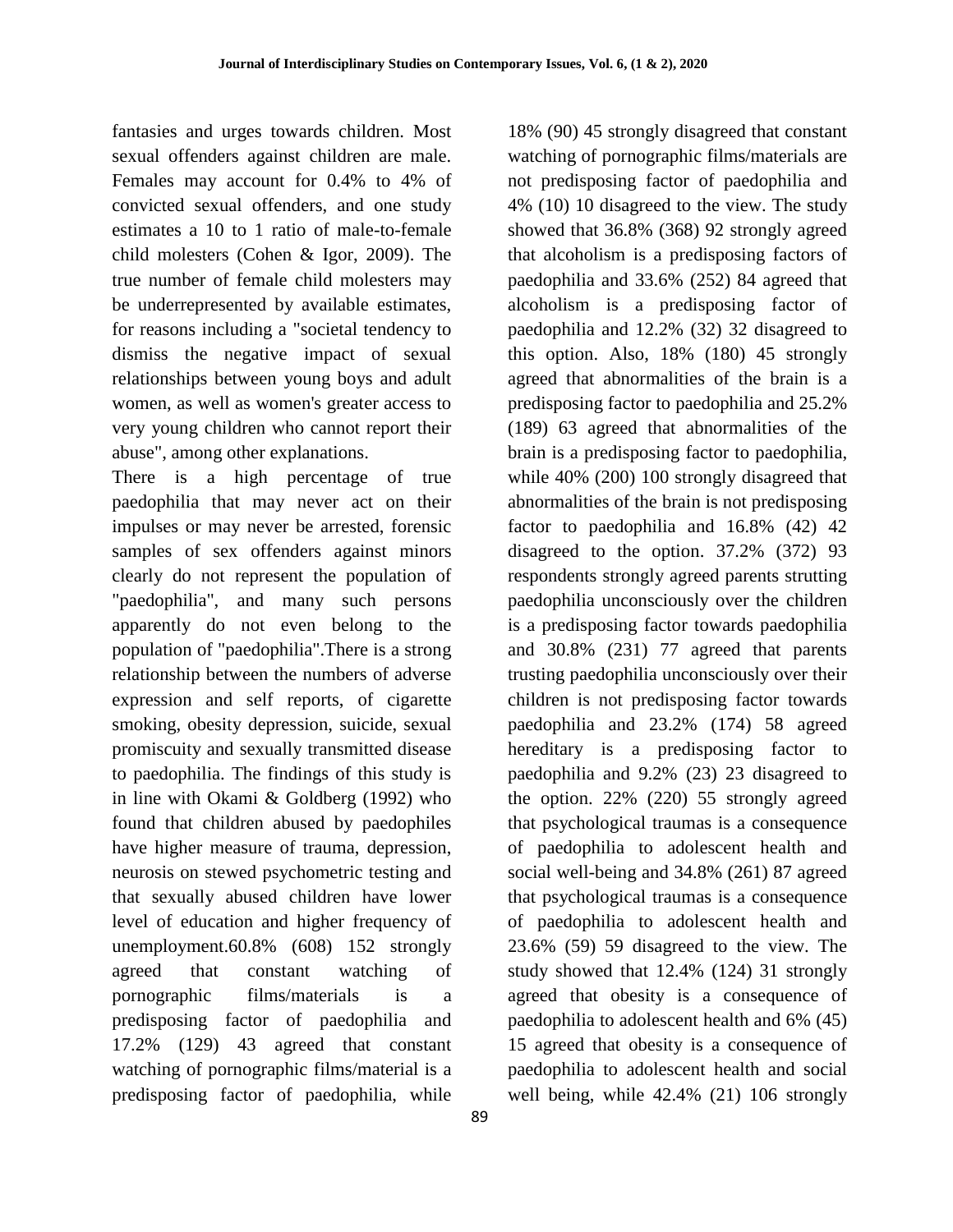disagreed that obesity is not consequence of paedophilia to adolescent health and social well being and 39.2% (98) 98 disagreed to the view.

The findings of this study is in line with Cohen, McGeoch, Watras-, Acker, Poznansky, Cullen, Itskovich, & Galynker (2002) who in his research found that a 7 years old child died from complications and infections got from herpaedophilia father.This result is in line with the view of Erumi(2010)that "uncontrolled desire" of many adults, lack of knowledge of paedophilia activities, lack of sexuality education in homes, schools andcommunity is the reason for the prevalence of paedophilia. There are many paedophilias who engage in wide ranges of sexual acts with children such as undressing a child, looking at naked children and masturbating in their presence, and to move intrusive contact such as rubbing genitals around and among children. The findings of this study also showed that the prevalence rate of paedophilia among male and female adults in Isoko North, Delta state Local Government Area is high with mean of 2.7 and 2.4 respectively. It is of his view that paedophilia is prevalent even among families. Thirdly, the findings from this study is also in line with Cantor (2014) who students Magnetic Resonance Imaging scans to look at the brain of paedophiles and believes that there is a literal "cross-wiring" of sexual response system and parental nurturing in paedophilias brains. From diagnostic and statistical manual of mental disorder (DSM-5-2013) stated they may be other motivations for the crime (such as stress, marital problems or unavailability of

adult partner. Researcher Seto (2008) suggests that pedophiles who commit child sexual abuse do so because of other antisocial traits in addition to their sexual attraction. He states that pedophiles who are "reflective, sensitive to the feelings of others, averse to risk, abstain from alcohol or drug use, and endorse attitudes and beliefs supportive of norms and the laws" may be unlikely to abuse children. A 2015 study indicates that pedophiles that molested children are neurologically distinct from non-offending pedophiles. The pedophilic molesters had neurological deficits suggestive of disruptions in inhibitory regions of the brain, while non-offending pedophiles had no such deficits (Kärgel, Massau, Weiß,, Walter, Kruger, & Schiffer, 2015).

According to Abel, Mittleman, and Becker (1985) there are generally large distinctions between the characteristics of pedophilic and non-pedophilic molesters. They state that non-pedophilic offenders tend to offend at times of stress; have a later onset of offending; and have fewer, often familial, victims, while pedophilic offenders often start offending at an early age; often have a larger number of victims who are frequently extra familial; are more inwardly driven to offend; and have values or beliefs that strongly support an offense lifestyle. One study found that pedophilic molesters had a median of 1.3 victims for those with girl victims and 4.4 for those with boy victims (Schaefer, Mundt, Feelgood, Hupp, Neutze, Ahlers, Goecker, & Beier, 2010).

Child molesters, pedophilic or not, employ a variety of methods to gain sexual access to children. Some groom their victims into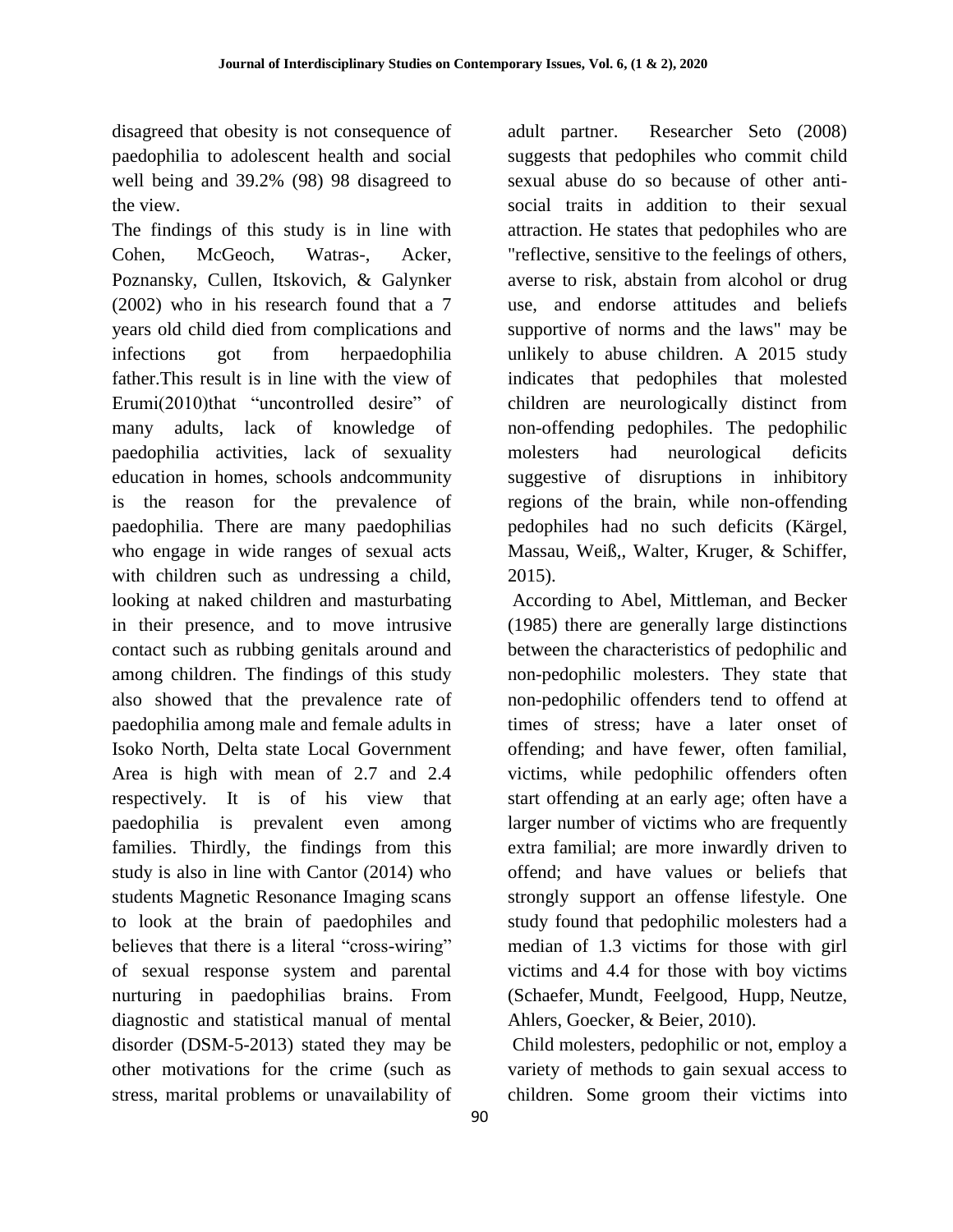compliance with attention and gifts, while others use threats, alcohol or drugs, or physical force (Seto, 2008)

**Conclusion** The prevalence of paedophilia is high and its health implication among adults in Isoko North is also high from the findings of this study. The analysis shows that adults have high level of knowledge towards paedophilia and its prevalence rate can be traced, yearly in different communities and among families, with the consequences of suicide case, death sexual promiscuity, STDS, and psychological traumas. It is hereby concluded that paedophilia has significant effect on adults.

**Recommendations** Based on the findings and conclusion drawn the research made the following recommendations, which are as follows:

- 1. Guidance and counselling unit in the community should be engaged to meet up the challenges of the individuals in questions and answer form.
- 2. Parents should be adequately informed about child sexual abuse and molestation.
- 3. There is need for Parents to ensure that their children do not fall victim, while the media should continue to be a major source of communication of advocating against paedophilia in the society.
- 4. Female academia should be challenged to use incidental teaching methods in their lectures to enhance girl-child education against paedophiles.
- 5. Adults and children should be taught to yell or scream in situations that an adult tries to molest them.
- 6. Couples should be able to solve marital problems, so as not to lead to sexual starvation that could later lead to abuse of under aged adolescents.
- 7. Parents should not trust individuals so much to carter for their children in their absence.
- 8. Parents should create time to teach their children about sexuality education.
- 9. Sexuality education should not only be included in the curriculum especially those designed for junior secondary and senior secondary schools but be enforced and effective in inculcating health education values for positive behavioural changes in individuals across all ages and gender.
- 10. Finally, Government should not relent in only passing a bill against sexual harassments, rape etc but should encourage community health education by employing health educators to organize seminars and focus group discussion to educate the general public of this behaviour.

# **References**

Abel, G. G, Mittleman, M. S, & Becker, J. V. (1985): "Sex offenders: Results of assessment and recommendations for treatment". In M. H. Ben-Aron, S. J. Hucker, & C. D. Webster (Eds.), *Clinical criminology: The assessment and treatment of criminal behavior* (pp. 207–220). Toronto, Canada: M & M Graphics.